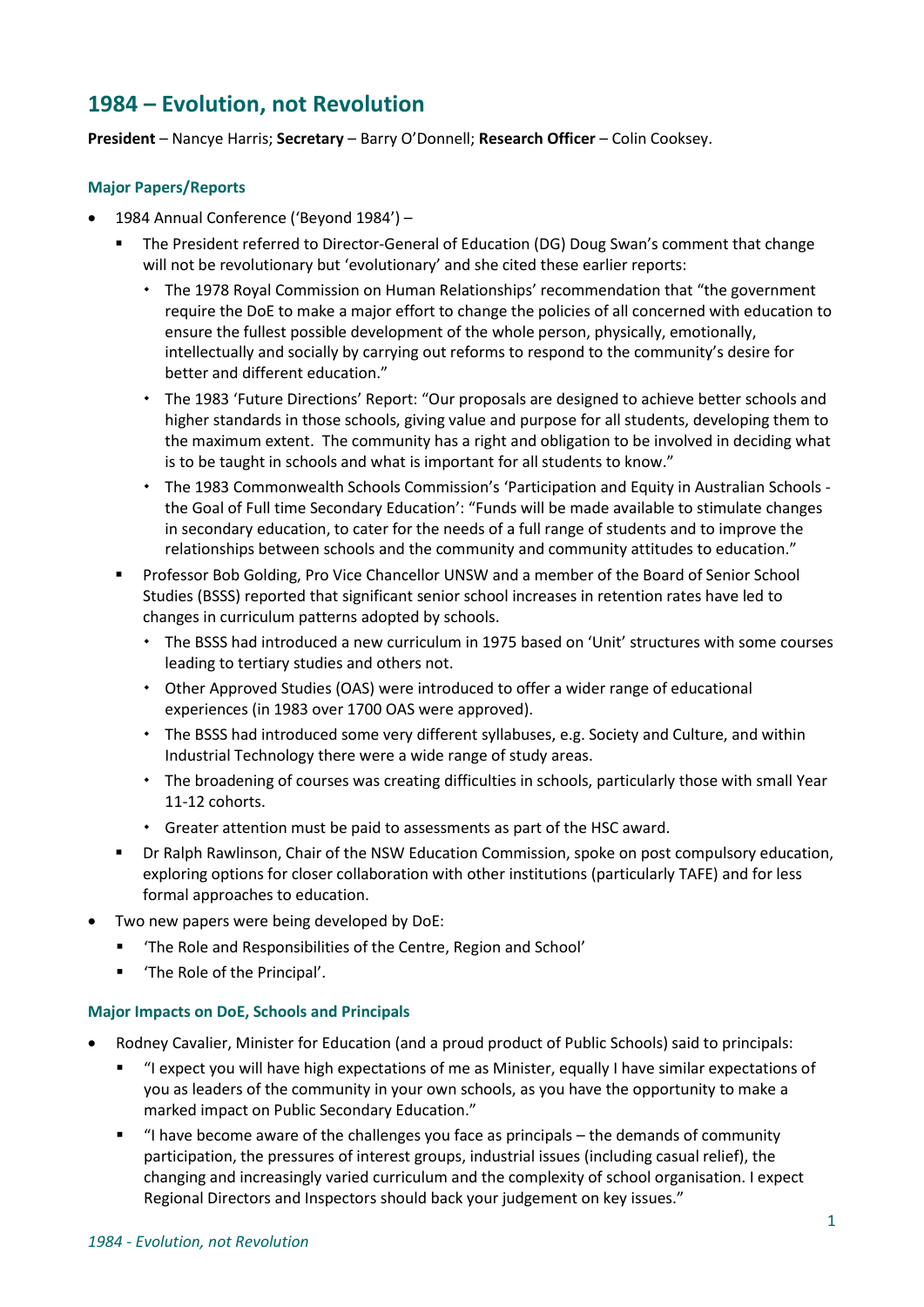- "While you need to understand that the Government's priorities are Aboriginal Education, Multicultural Education and the Education of Students with Disabilities, there will be financial constraints that impact on changes we can make. We spend \$80m on relief over 80 categories of leave and the provision of casual relief for first day absences resulting in unsupervised classes are not a priority. Similarly, there is no money for executive restructuring. Any changes would have to be cost neutral."
- Council was advised that legislation was expected to be passed creating School Councils, initially in three schools per Region at the discretion of the Regional Director.

## **Council Matters**

- Council reported on the difficulties experienced by principals, as many DoE managers had no school experience and didn't understand how schools function. Their decisions at Regional or State level (e.g. in monitoring, staffing, ancillary staff duties and inservice for principals) reflected this.
- The Hunter Regional Director (Alan Beard) advised that inspectors would be more involved in school organisation and in providing support for principals.
- Senior Officers of DoE again led workshops at Annual Conference (held at Hawkesbury Agricultural College) on industrial relations, superannuation, monitoring and accountability, dealing with the media, the principal and the law, school councils, the Participation and Equity Scheme, computers in administration and drug abuse.

### **Relationships with the Department**

- The DoE's response to a question from Council on who has legal responsibility for the conduct of a child within a school said: "The Principal cannot require a parent to come to the school to discuss a student's conduct; schools can implement punishment as the Principal sees fit; parents can only act through the processes the DoE has developed, as the child is responsible for itself." Staff cannot determine who they will teach.
- While Council agreed that monitoring of schools provided accountability on how allocated resources including staffing were used, it believed that accountability was a total school responsibility and not simply that of the principal. It was concerned that any review of the school curriculum in the monitoring process should not be used as a curriculum control, as that control lay with the Study Boards. With significant regional differences in the monitoring process, Council recommended that principals be involved in the design of both format and process when these were being negotiated with the NSWTF.
- For 1984 schools were given greater flexibility based on the Term 1 Staff Return and the strength of the school's case for executive appointments. This resulted in 86 additional positions including 12 PE, but 66 reductions elsewhere including nine Language positions.
- The Council prepared a position paper on 'Executive Restructuring in NSW High Schools' *(see summary on page 5).*
- In discussing implications of the 'Future Directions' Paper, the DG said there was support for the concept of a second Deputy Principal or Dean of Studies and invited Council to contribute to deliberations.
- Various Regions researched particular aspects of school organisation (e.g. student welfare, curriculum) and Bruce Bensley (Hunter Region) put together a paper proposing radical changes linking executive staffing to the number of teachers being supervised.
- Major changes were proposed to school staffing for 1985. Previously the school entitlement was based on student numbers in each year and schools would plan their subject offerings to suit. The new formula was based on the total number of staff in NSW (less up to 100 retained for later flexibility). A series of multipliers were developed for student numbers in each of the bands 7-10, 11 and 12 that in the first year resulted in some schools being better off and no school being reduced by more than one teacher.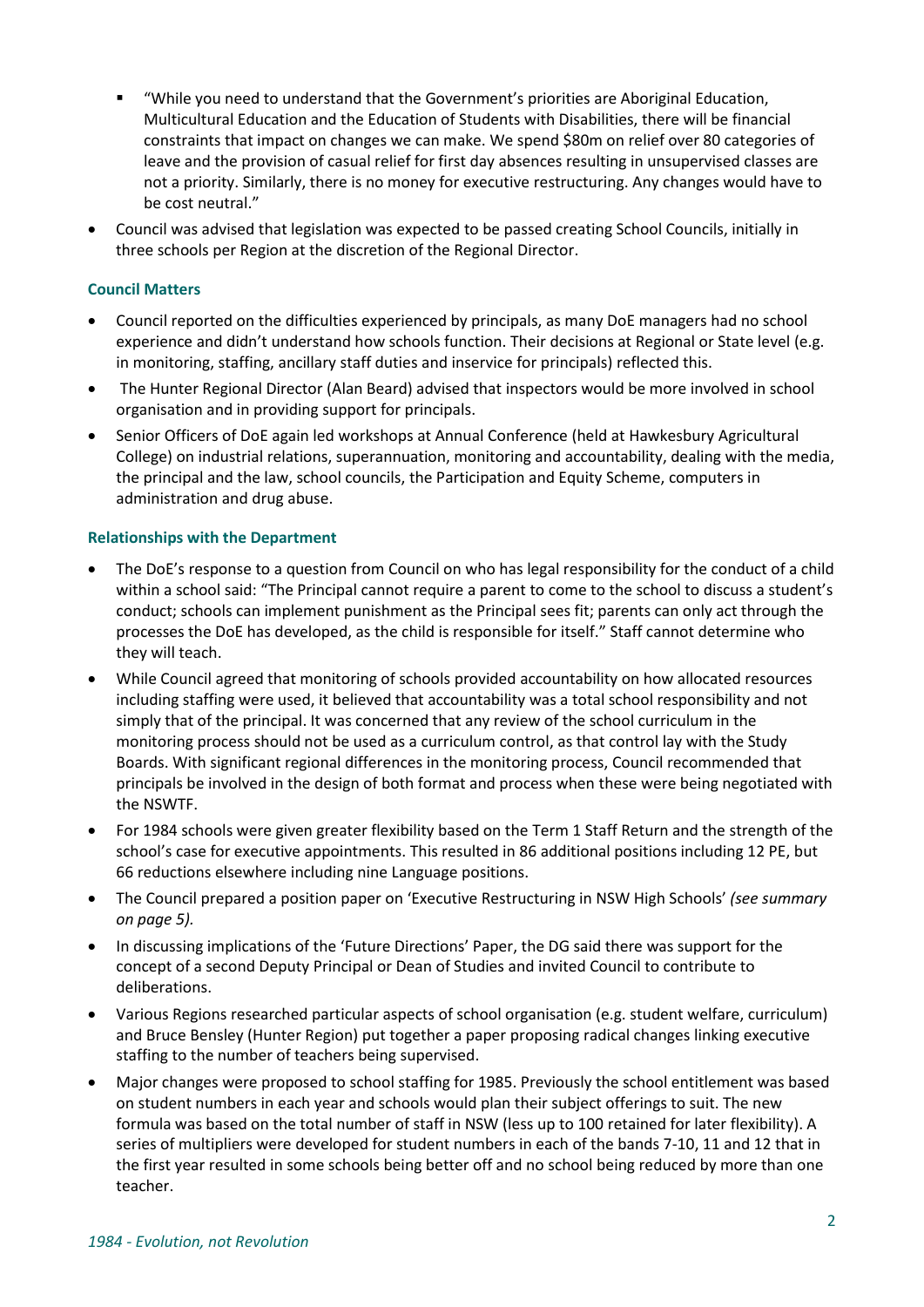- In 7-10 there were four multipliers dependent on the percentage of General Ability students.
- In Years 11-12 staffing was previously calculated to allow all Year 11 classes to proceed to Year 12, but the new formula was calculated separately on student numbers in each year, resulting in difficulty for schools to maintain curriculum continuity when student numbers fluctuated.
- When DoE set up a workshop to design a program for the professional development of principals, only two out of 15 representatives were principals.

#### **The Teachers Federation**

- In response to Federation's concerns that principals' councils were functioning in a semi-industrial manner, Director-General Doug Swan stated, "There would be no negotiations on industrial matters with any organisation other than the NSWTF." He said principals' councils were a professional forum but in discussions of educational and administrative issues, industrial and educational issues are often intertwined. Such discussions, which are part of his management responsibilities, will not impinge on the NSWTF's legitimate industrial role or its standing as the negotiating body for public school teachers.
- When the NSWTF said classrooms could not be visited when subject masters/mistresses (head teachers) were being inspected, the response from the DG to the NSWTF and Council was "for assessment, monitoring, accountability or any other reason, inspectors could not be denied entry."

#### **The Study Boards**

- The Council expressed concern about the workload if principals were expected to appoint the HSC Presiding Officer and exam supervisors for their school.
- There were new procedures developed for approving OAS and School Based Courses, with the Board planning to place its own staff in each Region to manage the process.
- The universities in Sydney established their Joint Metropolitan Working Party to manage university entrance for 1985. Council supported the use of the best ten units from a common set of subjects but expressed concern at the limit of two units of 2 Unit General Courses and Sydney University's decision to require two units of English in the ten units counted for entry.

#### **Other Matters**

- The newly-introduced Commonwealth Government Participation and Equity Program (PEP), with its emphasis on more equitable student outcomes, increased retention rates in government secondary schools, increased participation in post-compulsory education and increased resources for government secondary schools, targeted 120 schools with 160 more teachers plus an additional 100 for Transition Education.
- The Federation of P&C Associations was critical of principals and stated students did not have to pay fees or wear uniforms. This was one example of how many groups had influence on educational policy and practice. Other examples of such influence included:
	- The removal of topics/texts from the English syllabus.
	- A complaint to the Ombudsman by a North Sydney BHS parent, "concerning the alleged enforced wearing of the school uniform". The Ombudsman did not accept this as the DoE policy was well stated and public; there was no evidence the student was forced to wear a uniform; and the action of the Principal did not amount to 'bullying and harassment' in the usual meaning of these terms.
- Concern was expressed that the formula used for school accommodation was out of date and did not account for changes in class sizes, non-traditional curriculum programs and the need for rooms for audio-visual, computing, careers and transition education programs.
- Western Region reported some schools, including Broken Hill/Orange/Bathurst, were still missing staff in Week 9 Term 1 and suggested final year graduates be offered placements. As it was also difficult to fill promotion positions from subject lists (Broken Hill - 9 months for English/History, Brewarrina - 7 years for English/History, Canowindra - 11 months for Social Sciences, Boorowa Central - 7 months for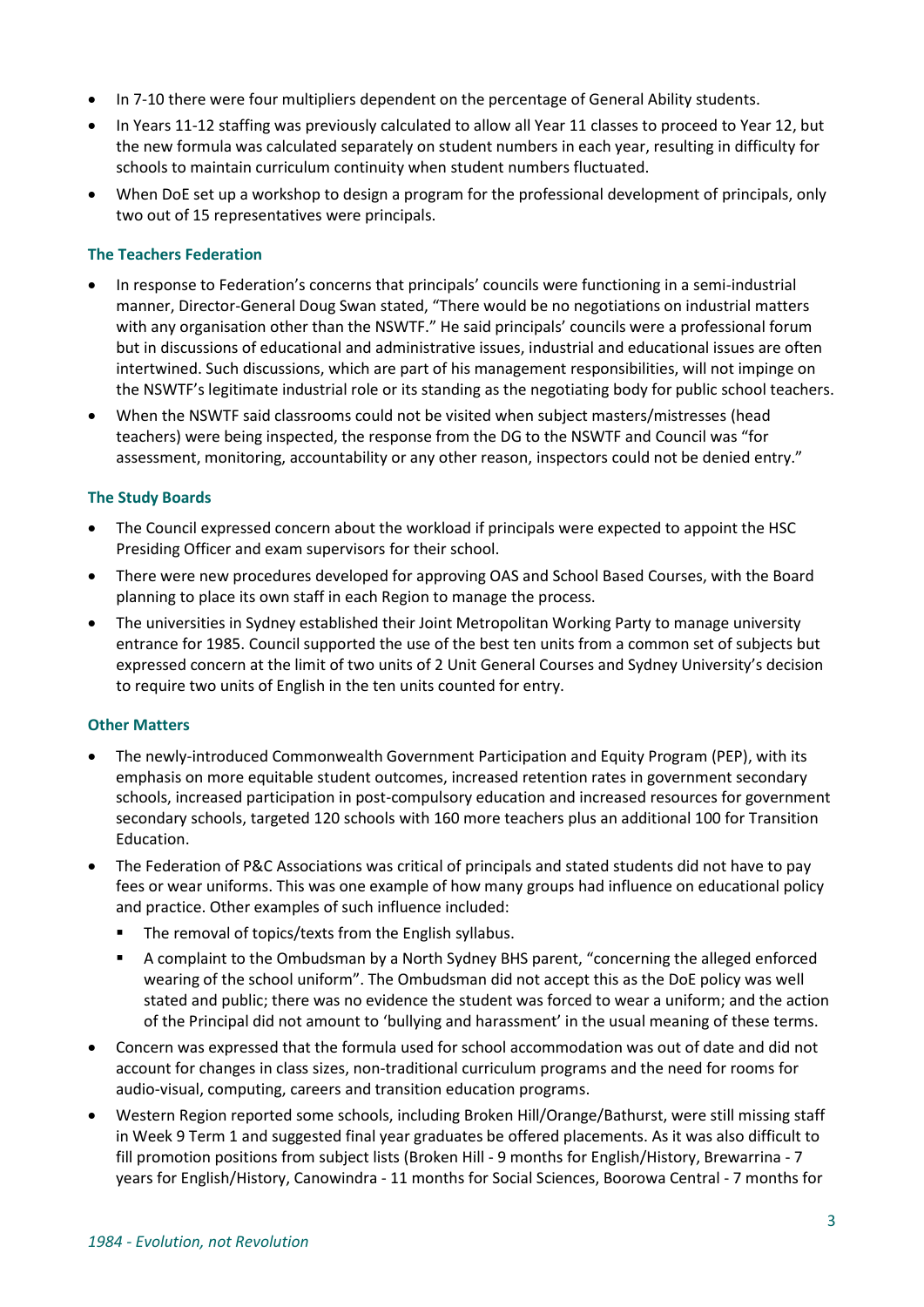English/History), it proposed that teachers placed on List 2 Admin or experienced in their subject area be appointed to these positions.

- Approval was given for the appointment of 70 additional teachers to assist schools not able to access casual relief staff.
- The government approved the appointment of 80 Aboriginal Aides across primary, secondary and central schools and 120 additional ancillary staffing positions mainly in primary schools.
- Council again sought approval for a variation to Day 2 and Day 3 at the start of each new school year, to allow extra staff to be free on Day 2 to settle in Year 7 and organise Year 11 into their courses, with the rest of the school starting on Day 3. This was not granted.
- It was announced that the four term year would be introduced for 1987, maintaining 201/202 teaching days.
- There was an increase in stress-related claims for workers compensation naming the principal as the cause. The Council expressed concern that the DoE was not prepared to provide legal support for principals in such cases, and that there was a lack of clear procedures when action was being taken against principals for financial mismanagement.

### **Item of Interest**

• Proposals for changes to the superannuation scheme for teachers and principals included higher benefits in the first 20 years of service, a final return of 65% of salary after 30 years of service for those aged 60, and reopening of the scheme for those previously granted exemption. This latter group included women who had left the scheme after having children and it was proposed to give them a twelve-month period to re-enter the scheme. Ned Lynch, the SPC Management Committee representative on the review, asked all principals to advise women who no longer had superannuation of this opportunity. (In hindsight it would appear that very few principals did this and Federation also failed to advise their members. This turned out to be a very costly and unfair exercise for women who later retired with minimal super benefits.)

*Please see below for the SPC Position Paper: 'Executive Restructuring in NSW High Schools'*